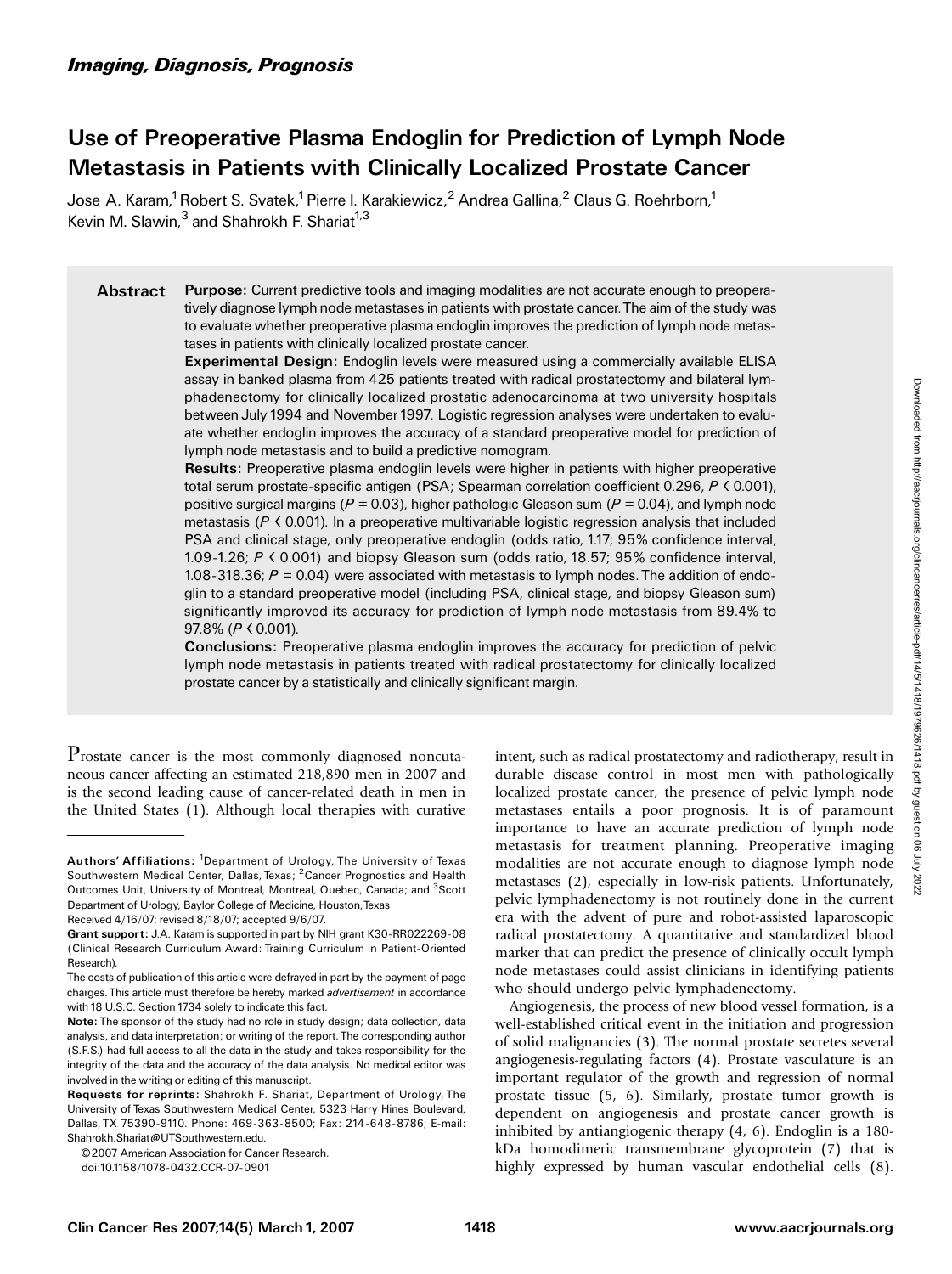

Fig. 1. Patient flow chart.

Functionally, endoglin, or CD105, is a cell surface coreceptor for transforming growth factor (TGF)- $\beta$ 1 and TGF- $\beta$ 3 (9) and modulates  $TGF- $\beta$  signaling in several systems, including the$ prostate (10). Serum levels of endoglin are elevated in patients with metastatic colon and breast cancer (11, 12). To date, no study has evaluated blood levels of endoglin in prostate cancer patients.

We hypothesized that endoglin levels would be elevated in patients with pelvic lymph node metastases. Therefore, we assessed whether addition of preoperative plasma endoglin to a standard preoperative predictive model would improve the accuracy of the model for prediction of pelvic lymph node metastases in patients with clinically localized prostate cancer.

#### Materials and Methods

Patient population. All studies were undertaken with the approval and oversight of the Institutional Review Board. This retrospective study comprised 425 patients treated with radical prostatectomy and bilateral lymphadenectomy for clinically localized prostatic adenocarcinoma (clinical stages  $T_1$  and  $T_2$ ) during the period from July 1994 to November 1997 at two university hospitals who had plasma samples available and provided informed consent. The clinical stage was assigned by the operative surgeon according to the 1992 tumor-nodemetastasis system. No patients were treated preoperatively with either hormonal or radiation therapy, and none had secondary cancers. Three patients did not have information about lymph node status. Eight patients did not have biopsy Gleason sum available. These eight patients had negative lymph nodes. Four hundred fourteen patients were left for final logistic regression analysis (Fig. 1). Serum total prostate-specific antigen (PSA) was measured by the Hybritech Tandem-R assay (Hybritech). Standard bilateral pelvic lymph node dissection (including external iliac and obturator lymph nodes) was done. Staff pathologists from each institution, who were blinded to clinical outcomes, examined all prostatectomy and lymphadenectomy specimens. Evaluation of radical prostatectomy specimens was done as previously described (13) in accordance with the guidelines of the College of American Pathologists (14).

Plasma endoglin measurements. Plasma samples were collected after a preoperative overnight fast on the morning of the day of surgery, at least 4 weeks after transrectal guided needle biopsy of the prostate. Blood was collected into Vacutainer CPT 8-mL tubes containing 0.1 mL of molar sodium citrate (Becton Dickinson Vacutainer Systems) and centrifuged at room temperature for 20 min at 1,500  $\times$  g. The top layer corresponding to plasma was decanted using sterile transfer pipettes. The plasma was immediately frozen and stored at -80 $^{\circ}$ C in polypropylene cryopreservation vials (Nalgene, Nalge Nunc). For quantitative measurements of endoglin levels, we used a commercially available quantitative immunoassay (R&D Systems). Every sample was run in duplicate, and the mean was calculated for data analysis. Differences between the two measurements were minimal (intra-assay precision coefficients of variation equals 7.9  $\pm$  5.0%).

Statistical analysis. Continuous variables are reported as medians and interquartile range (IQR). Differences in endoglin levels across

**Table 1.** Association of preoperative plasma endoglin levels with clinical and pathologic features of 425 patients treated with radical prostatectomy and bilateral lymphadenectomy for clinically localized prostate cancer

|                                          | No. (%)    | Median plasma<br>endoglin level,<br>ng/mL (IQR) | P          |  |  |  |  |  |  |
|------------------------------------------|------------|-------------------------------------------------|------------|--|--|--|--|--|--|
| Total $(\% )$                            | 425 (100)  | 28.8 (18.7-37.5)                                |            |  |  |  |  |  |  |
| Clinical stage                           |            |                                                 |            |  |  |  |  |  |  |
| $T_{1}$                                  | 269 (63.3) | 28.6 (19.3-36.3)                                |            |  |  |  |  |  |  |
| T <sub>2</sub>                           | 156 (36.7) | 29.4 (18.0-39.8)                                | $0.19*$    |  |  |  |  |  |  |
| Extraprostatic extension <sup>+</sup>    |            |                                                 |            |  |  |  |  |  |  |
| Negative                                 | 282 (67.0) | 28.2 (19.3-35.8)                                |            |  |  |  |  |  |  |
| Positive                                 | 139 (33.0) | 30.6 (15.1-40.9)                                | $0.21*$    |  |  |  |  |  |  |
| Seminal vesicle involvement <sup>+</sup> |            |                                                 |            |  |  |  |  |  |  |
| Negative                                 | 354 (84.1) | 28.3 (19.3-36.1)                                |            |  |  |  |  |  |  |
| Positive                                 | 67 (15.9)  | 31.3 (13.9-45.0)                                | $0.20*$    |  |  |  |  |  |  |
| Surgical margin status <sup>†</sup>      |            |                                                 |            |  |  |  |  |  |  |
| Negative                                 | 331 (78.6) | 28.0 (18.6-36.0)                                |            |  |  |  |  |  |  |
| Positive                                 | 90(21.4)   | 31.9 (18.5-43.9)                                | $0.03*$    |  |  |  |  |  |  |
| Biopsy Gleason sum                       |            |                                                 |            |  |  |  |  |  |  |
| $2 - 6$                                  | 292 (70.0) | 27.9 (19.2-35.9)                                |            |  |  |  |  |  |  |
| $\overline{7}$                           | 93 (22.3)  | 31.2 (18.3-39.8)                                |            |  |  |  |  |  |  |
| $8 - 10$                                 | 32(7.7)    | 36.1 (14.1-51.4)                                | $0.10^{5}$ |  |  |  |  |  |  |
| Pathologic Gleason sum <sup>+</sup>      |            |                                                 |            |  |  |  |  |  |  |
| $2 - 6$                                  | 199 (47.2) | 27.3 (18.8-35.4)                                |            |  |  |  |  |  |  |
| $\overline{7}$                           | 180 (42.8) | 28.7 (18.6-38.3)                                |            |  |  |  |  |  |  |
| $8 - 10$                                 | 42(10.0)   | 33.8 (17.2-49.2)                                | $0.04\%$   |  |  |  |  |  |  |
| Lymphovascular invasion <sup>  </sup>    |            |                                                 |            |  |  |  |  |  |  |
| Negative                                 | 222 (88.8) | 26.5 (18.1-33.3)                                |            |  |  |  |  |  |  |
| Positive                                 | 28 (11.2)  | 25.2 (13.8-53.9)                                | $0.40*$    |  |  |  |  |  |  |
| Perineural invasion <sup>  </sup>        |            |                                                 |            |  |  |  |  |  |  |
| Negative                                 | 94 (37.6)  | 24.4 (17.5-32.8)                                |            |  |  |  |  |  |  |
| Positive                                 | 156 (62.4) | 27.4 (17.9-35.8)                                | $0.14*$    |  |  |  |  |  |  |
| Lymph node metastases¶                   |            |                                                 |            |  |  |  |  |  |  |
| Negative                                 | 408 (96.7) | 27.9 (18.3-36.3)                                |            |  |  |  |  |  |  |
| Positive                                 | 14 (3.3)   | 57.1 (51.4-67.3)                                | $< 0.001*$ |  |  |  |  |  |  |

 $*$ P value calculated from Mann-Whitney U test.

 $\dagger$  Data on extraprostatic extension, seminal vesicle invasion, surgical margin status, and pathologic Gleason sum were not available in four patients.

#Biopsy Gleason sum was not available in eight patients.

 $\S$ P value calculated from Kruskal-Wallis test.

Data on lymphovascular and perineural invasion were not available in 175 patients.

{Lymph node status was not available in three patients.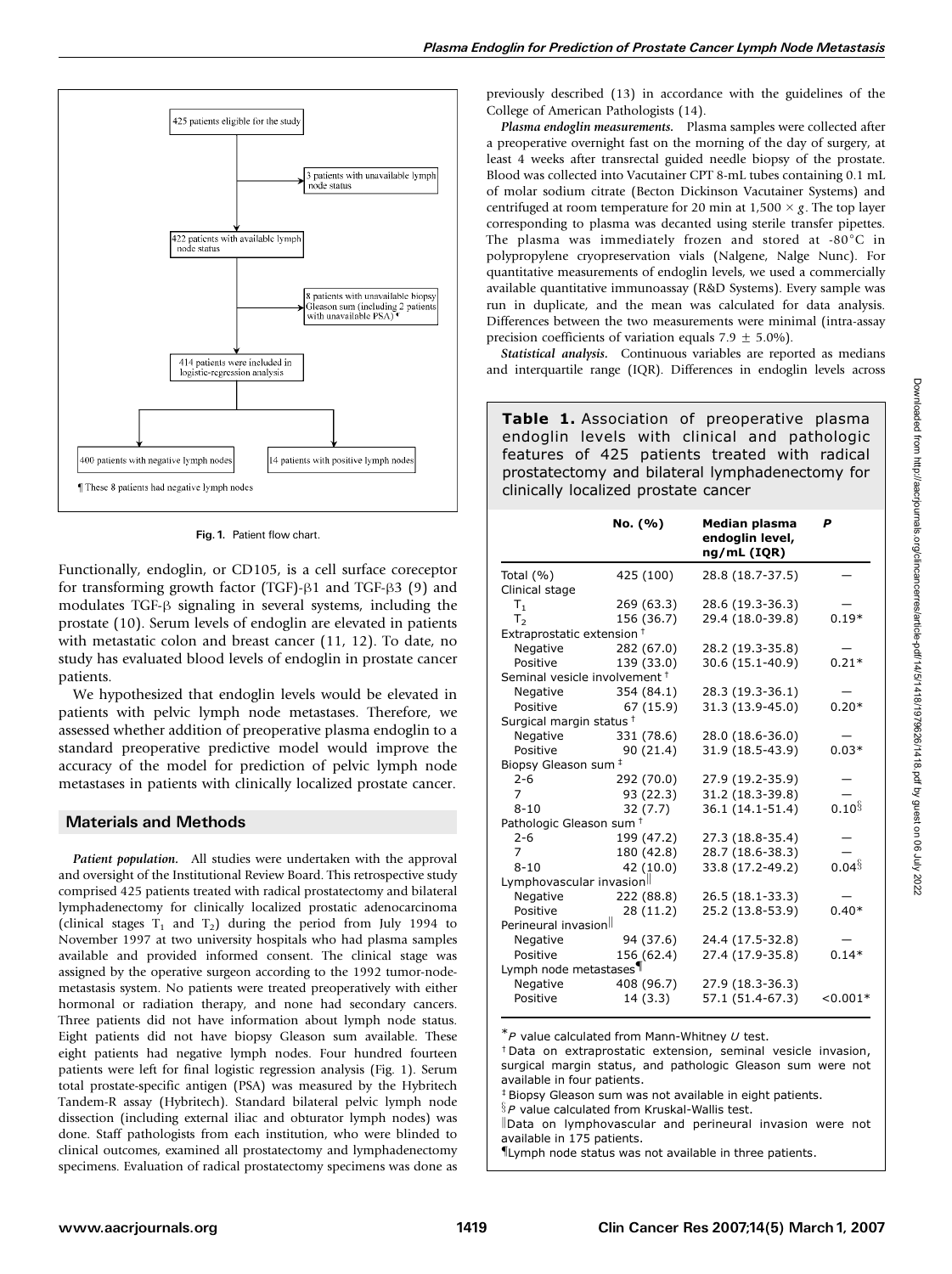

Fig. 2. Plots of the median and 10th, 25th, 75th, and 90th percentiles of preoperative plasma endoglin levels in radical prostatectomy patients stratified by mutually exclusive pathologic stages, displayed as vertical boxes with error bars.

categorical variables were assessed using the Mann-Whitney U test or the Kruskal-Wallis test. Univariable and multivariable analyses were done with logistic regression analysis. Risk was calculated with the use of odds ratios (OR) and 95% confidence intervals (95% CI). The goodness of fit of the models was assessed with a Hosmer-Lemeshow test based on deciles of probability. Multivariable logistic regression coefficients and constants were used to generate a prognostic nomogram for prediction of lymph node metastasis. Predictive accuracies of the multivariable logistic regression models were quantified using area under the receiver operating characteristic curve-derived analyses (15, 16). A value of 100% indicates perfect predictions, whereas 50% is equivalent to a toss of a coin. Internal validation was done using 200 bootstrap resamples with replacement to reduce overfit bias and for internal validation (17). Predictive accuracy estimates of the multivariable models were compared using the Mantel-Haenszel test. Calibration plots were generated to explore nomogram performance. Statistical significance in this study was set at a P value

of <0.05. All reported P values are two sided. Analyses were done with Statistical Package for the Social Sciences version 13.0 (SPSS) or S-Plus Professional (MathSoft).

## Results

Association of preoperative plasma endoglin levels with clinical and pathologic characteristics of prostate cancer. Median patient age was 61.1 years (IQR, 55.6-66.5). Median preoperative serum total PSA level and plasma endoglin level were 5.7 ng/mL (IQR, 3.7-8.7) and 28.8 ng/mL (IQR, 18.7-37.5), respectively. Overall, 27.6% of the patients had a total PSAof <4 ng/mL, 56.3% had a total PSAbetween 4 and 9.9 ng/mL, and 16.1% had a total PSA of  $\geq$ 10 ng/mL. The clinical and pathologic characteristics of the patients and their association with preoperative plasma endoglin levels are shown in Table 1. Plasma endoglin levels were higher in patients with higher preoperative total PSA (Spearman correlation coefficient 0.296,  $P < 0.001$ ), positive surgical margins ( $P = 0.03$ ), higher pathologic Gleason sum ( $P = 0.04$ ), and lymph node metastasis ( $P < 0.001$ ).

Association of preoperative plasma endoglin levels with lymph node metastases. Four hundred twenty-two of 425 patients underwent pelvic lymphadenectomy at the time of prostatectomy. The median number of lymph nodes retrieved at radical prostatectomy was 6 (IQR, 4-9). Overall, 14 of 422 patients (3.3%) had positive lymph nodes. Plasma endoglin levels were significantly higher in patients with lymph node metastases compared with patients without lymph node metastases ( $P < 0.001$ ; Fig. 2).

Results of univariable and multivariable logistic regression analyses are displayed in Table 2. In univariable analysis, endoglin had the highest accuracy for predicting lymph node metastasis (95.6%). In a multivariable logistic regression analysis that adjusted for the effects of standard preoperative features, preoperative plasma endoglin (OR, 1.17; 95% CI, 1.09-1.26; P < 0.001) and biopsy Gleason sum (OR, 18.57; 95% CI, 1.08-318.36;  $P = 0.04$ ) were independent predictors of lymph node metastasis. The addition of endoglin to a standard

**Table 2.** Univariable and multivariable logistic regression analyses of preoperative features for the prediction of lymph node metastasis in 414 patients treated with radical prostatectomy and bilateral lymphadenectomy for clinically localized prostate cancer

| <b>Predictors</b>                    | Univariable analyses |         |                                     | <b>Multivariable analyses</b>  |           |                                    |           | $P*$    |
|--------------------------------------|----------------------|---------|-------------------------------------|--------------------------------|-----------|------------------------------------|-----------|---------|
|                                      | OR (95% CI)          | $P^+$   | <b>PA</b> $(%^{\dagger})^{\dagger}$ | <b>Base model</b> <sup>3</sup> |           | Base model <sup>3</sup> + endoglin |           |         |
|                                      |                      |         |                                     | OR (95% CI)                    | $P^{\pm}$ | OR (95% CI)                        | $P^{\pm}$ |         |
| Preoperative PSA                     | $1.06(1.02-1.10)$    | 0.001   | 75.1                                | $1.04(1.00-1.07)$              | 0.02      | $1.05(0.98-1.12)$                  | 0.15      |         |
| Clinical stage $(T_2$ vs $T_1$ )     | 10.67 (2.35-48.32)   | 0.002   | 74.7                                | 5.20 (1.07-25.31)              | 0.04      | 3.13 (0.26-37.23)                  | 0.37      |         |
| Biopsy Gleason sum                   |                      |         |                                     |                                |           |                                    |           |         |
| 7 vs 2-6                             | 8.15 (1.56-42.76)    | 0.01    | 82.8                                | 4.82 (0.84-27.59)              | 0.08      | 10.95 (0.72-165.63)                | 0.08      |         |
| $8 - 10$ vs 2-6                      | 40.18 (7.92-203.80)  | < 0.001 |                                     | 20.52 (3.82-110.07)            | < 0.001   | 18.57 (1.08-318.36)                | 0.04      |         |
| Test for trend                       |                      | < 0.001 |                                     |                                | 0.001     | –                                  | 0.13      |         |
| Endoglin                             | $1.20(1.12-1.29)$    | < 0.001 | 95.6                                |                                |           | $1.17(1.09-1.26)$                  | < 0.001   |         |
| Predictive accuracy $(%)^{\ddagger}$ |                      |         |                                     | 89.4                           |           | 97.8                               |           | < 0.001 |

Abbreviation: PA, predictive accuracy.

 $^{\ast}$ P value comparing bias-corrected predictive accuracies is calculated with Mantel-Haenszel test.

 $P$  values for ORs are calculated from logistic regression analysis.

#Predictive accuracy was quantified as the area under the receiver operating characteristic curve and was bias corrected with 200 bootstrap resamples in the multivariable analyses.

 $\S$ Base model = predictive model including preoperative total PSA, clinical stage, and biopsy Gleason sum.

Preoperative PSA and endoglin were modeled as continuous variables.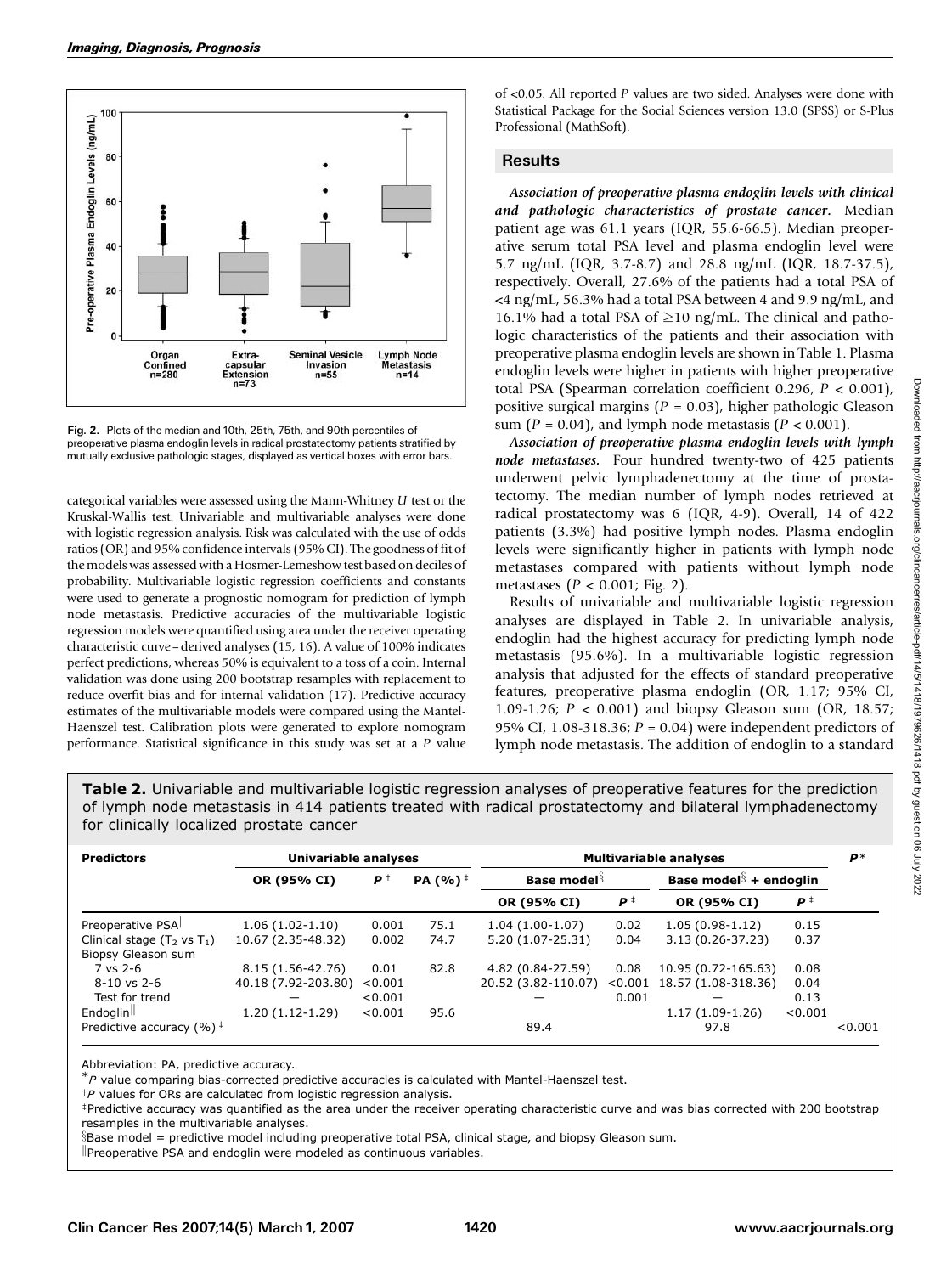preoperative model (including total PSA, clinical stage, and biopsy Gleason sum) significantly improved its predictive accuracy from 89.4% to 97.8% ( $P < 0.001$ ).

Figure 3A shows the nomogram for prediction of lymph node metastasis based on preoperative plasma endoglin and standard preoperative predictors. The calibration plot is shown in Fig. 3B. Assessment of the nomogram axes indicates that plasma endoglin contributes the highest number of risk points when all other variables are held constant.

# **Discussion**

Conventional imaging modalities used for clinical staging in prostate cancer (2) are inadequate to detect small but clinically significant lymph node metastases. Currently, preoperative predictive models that incorporate preoperative serum total PSA, biopsy Gleason sum, and clinical stage are used to estimate the risk of lymph node metastases (18 – 22), but their predictive accuracies are not perfect, ranging from 76% to 89% (18– 22)



Fig. 3. A, nomogram for prediction of lymph node metastasis. Instructions for nomogram use: locate patient values at eachaxis. Draw a vertical line to the ''Points'' axis to determine how many points are attributed for each variable value. Sum the points for all variables. Locate the sum on the ''Total points'' line. Draw a vertical line toward the "Probability of LNM" to determine the probability of lymph node metastasis at radical prostatectomy. LNM, lymph node metastasis.  $B$ , calibration plot depicting performance of the nomogram. X axis, nomogram-predicted probability of lymph node metastasis; Y axis, actual proportion of lymph node metastasis detected during radical prostatectomy. Interrupted diagonal line, performance of an ideal nomogram in which predicted and actual probabilities are identical; solid line, bias-corrected estimates of accuracy.

depending on the study population, incidence of positive lymph nodes, and variability in surgical technique. Although it is recognized that pelvic lymphadenectomy can provide important staging and prognostic information, it is still not clear in whom this procedure should be done (23). Doing pelvic lymphadenectomy on all patients is not universally practiced, as this procedure could be time consuming and is not without morbidity (24). Moreover, pelvic lymphadenectomy is not routinely done with pure and robot-assisted laparoscopic prostatectomy. As such, it would be of tremendous benefit to have an accurate blood marker that identifies patients in whom pelvic lymphadenectomy should be done.

Using multivariable analysis, we found that preoperative plasma endoglin level was the strongest predictor of lymph node metastasis in patients with clinically localized prostate cancer. The addition of endoglin to standard preoperative variables improved the ability to predict lymph node metastasis by a statistically and clinically significant margin. In addition, preoperative plasma endoglin levels were associated with markers of biologically aggressive prostate cancer, such as positive surgical margins, higher pathologic Gleason sum, and higher serum total PSA levels. We have developed and internally validated a preoperative nomogram with an improved predictive accuracy of 97.8%, using plasma endoglin level, in addition to routinely measured variables, such as total PSA, clinical stage, and biopsy Gleason sum. This tool can be used by clinicians to more accurately estimate the probability of lymph node metastasis in patients with clinically localized prostate cancer and subsequently counsel their patients whether they should undergo pelvic lymphadenectomy or not.

Increased endoglin has been reported in the plasma of patients with metastatic colon and breast cancers (11, 12, 25). Findings from these studies suggest that plasma endoglin levels could be used to identify early metastases (11, 12). The exact source and biological role of elevated levels of plasma endoglin is not clearly defined though (26). Endoglin expression is restricted to endothelial cells and is not present in the tumor cells themselves (9). However, it is possible that growth factors released by tumor cells, such as TGF- $\beta$ 1, could cause an increase in endoglin expression (27). This could be an important mechanism in prostate cancer progression and metastasis, where plasma  $TGF- $\beta$ 1$  is elevated, especially in patients with nodal and bone metastasis (28, 29). Knowing that betaglycan, a TGF- $\beta$  coreceptor with partial sequence identity to endoglin, can be released from tissues by membrane-type metalloproteinase-1 (30), it is possible that endoglin is being released through a comparable mechanism (26).

Use of preoperative plasma endoglin could help identify patients at risk for lymph nodes metastasis who should undergo pelvic lymphadenectomy. In addition, it may spare patients at low risk of lymph node metastasis the potential morbidity of an unnecessary lymphadenectomy. Further research is necessary to elucidate the role of endoglin as a surrogate marker for development of new blood vessels in prostate cancer metastases, thus facilitating the assessment of the response to angiogenesis inhibitors.

Some limitations of this study should be noted. First and foremost are the limitations inherent to any retrospective study. Second, the sample size and small number of events may have limited our ability to detect small differences attributed to other variables. Larger prospective studies are needed to validate